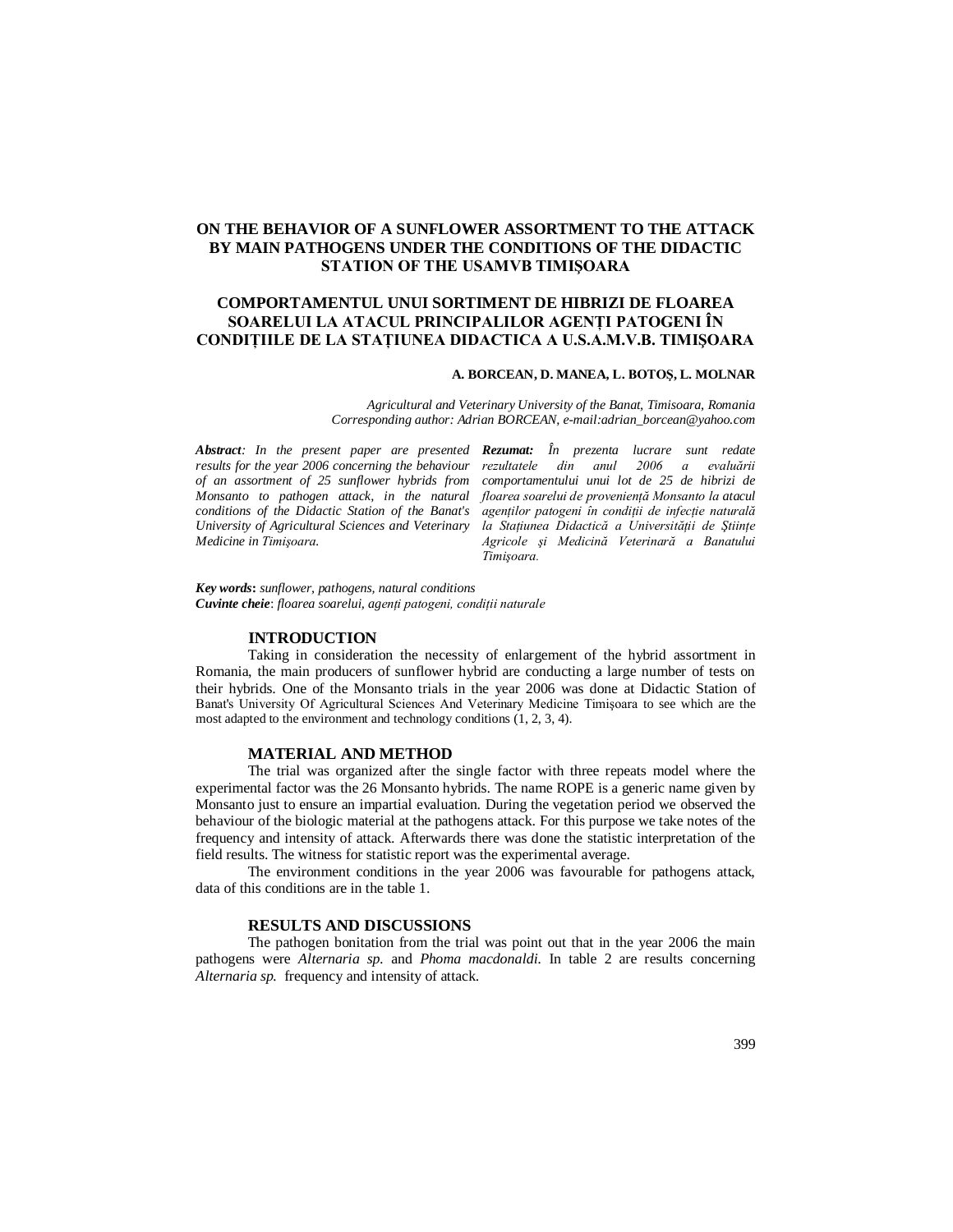Climatic data from April – September 2006 period

| Month $/$<br>Specification           | April | Mav  | June | Julv |      | August   September |
|--------------------------------------|-------|------|------|------|------|--------------------|
| Average temperature<br>$^{\circ}$ C) | 12.4  | 16.2 | 19.5 | 23.6 | 20.1 | 17.3               |
| Rain total<br>(mm)                   | 78.0  | 50.2 | 87.8 | 50.4 | 98.0 | 52.0               |

*Table 2*

*Table 1*

| Frequency and intensity of attack for Alternaria sp. fungus on sunflower trial |  |  |
|--------------------------------------------------------------------------------|--|--|
|--------------------------------------------------------------------------------|--|--|

|                 |                                                                                                      | Alternaria sp. - frequency %<br>Alternaria sp. - intensity % |      |                |         |        |                          |                |                |                |                |         |                          |
|-----------------|------------------------------------------------------------------------------------------------------|--------------------------------------------------------------|------|----------------|---------|--------|--------------------------|----------------|----------------|----------------|----------------|---------|--------------------------|
| No              | Hybrid                                                                                               | R1                                                           | R1   | R <sub>3</sub> | Average | Dif.   | Signif                   | R1             | R1             | R <sub>3</sub> | Average        | Dif.    | Signif                   |
| $\mathbf{1}$    | ROPE-1                                                                                               | 15                                                           | 8.3  | 5              | 9.43    | $-4.5$ | $\overline{\phantom{a}}$ | $\overline{2}$ | $\mathbf{1}$   | $\mathbf{1}$   | 1.33           | $-2.96$ | 00                       |
| $\overline{2}$  | ROPE-2                                                                                               | $\overline{15}$                                              | 8.3  | $\overline{5}$ | 9.43    | $-4.5$ | $\overline{a}$           | 3              | $\mathbf{1}$   | $\overline{2}$ | $\overline{2}$ | $-2.29$ | 00                       |
| $\overline{3}$  | ROPE-3                                                                                               | 15                                                           | 13.3 | 15             | 14.43   | 0.5    | ÷,                       | $\overline{4}$ | $\overline{7}$ | 3              | 4.66           | 0.37    | $\blacksquare$           |
| $\overline{4}$  | ROPE-4                                                                                               | $\overline{10}$                                              | 8.3  | $\overline{5}$ | 7.76    | 0.5    | $\overline{\phantom{a}}$ | 5              | 6              | 5              | 5.33           | 1.04    | ÷,                       |
| 5               | ROPE-5                                                                                               | 10                                                           | 8.3  | 10             | 9.43    | $-4.5$ | $\overline{\phantom{0}}$ | $\mathbf{1}$   | $\mathbf{1}$   | 1              | 1              | $-3.29$ | 000                      |
| 6               | ROPE-6                                                                                               | 10                                                           | 11.6 | 15             | 12.20   | 0.5    | $\frac{1}{2}$            | 5              | 9              | 9              | 7.66           | 3.37    | XXX                      |
| $\overline{7}$  | ROPE-7                                                                                               | 5                                                            | 8.3  | 10             | 7.76    | 0.5    | $\overline{\phantom{a}}$ | 8              | $\overline{7}$ | 9              | 8              | 3.71    | XXX                      |
| 8               | ROPE-8                                                                                               | 5                                                            | 5    | 5              | 5.00    | $-4.5$ | $\blacksquare$           | $\mathbf{1}$   | $\sqrt{2}$     | 1              | 1.33           | $-2.96$ | 00                       |
| 9               | ROPE-9                                                                                               | 5                                                            | 8.3  | 10             | 7.76    | 0.5    | $\overline{\phantom{a}}$ | 5              | 6              | $\,8\,$        | 6.33           | 2.04    | X                        |
| 10              | ROPE-10                                                                                              | 10                                                           | 6.6  | 5              | 7.20    | $-4.5$ | L.                       | 3              | 3              | $\mathbf{1}$   | 2.33           | $-1.96$ | $\Omega$                 |
| 11              | ROPE-11                                                                                              | 10                                                           | 20   | 35             | 21.66   | 5.5    | $\frac{1}{2}$            | 8              | 8              | 8              | 8              | 3.71    | <b>XXX</b>               |
| 12              | ROPE-12                                                                                              | 10                                                           | 11.6 | 15             | 12.20   | 0.5    | ÷,                       | 5              | $\overline{7}$ | $\overline{4}$ | 5.33           | 1.04    |                          |
| 13              | ROPE-13                                                                                              | 5                                                            | 6.6  | 10             | 7.2     | $-4.5$ | ÷,                       | 1              | 3              | 1              | 1.66           | $-2.63$ | 00                       |
| 14              | ROPE-14                                                                                              | 10                                                           | 11.6 | 15             | 12.20   | 0.5    | $\overline{a}$           | $\tau$         | 5              | 5              | 5.66           | 1.37    | $\overline{\phantom{0}}$ |
| 15              | ROPE-15                                                                                              | 10                                                           | 11.6 | 15             | 12.20   | 0.5    |                          | 8              | 5              | $\overline{7}$ | 6.66           | 2.37    | X                        |
| 16              | ROPE-16                                                                                              | 5                                                            | 5    | 5              | 5.00    | $-4.5$ | $\blacksquare$           | $\mathfrak{2}$ | $\mathfrak{2}$ | $\overline{4}$ | 2.66           | $-1.63$ | $\overline{\phantom{a}}$ |
| 17              | ROPE-17                                                                                              | 20                                                           | 16.6 | 15             | 17.2    | 5.5    | $\overline{a}$           | 8              | 9              | 6              | 7.66           | 3.37    | XXX                      |
| 18              | ROPE-18                                                                                              | 10                                                           | 8.3  | 10             | 9.43    | $-4.5$ | ÷,                       | $\mathbf{1}$   | $\sqrt{2}$     | $\mathbf{2}$   | 1.66           | $-2.63$ | 00                       |
| 19              | ROPE-19                                                                                              | 10                                                           | 10   | 10             | 10      | 0.5    | ÷,                       | 6              | $\overline{7}$ | $\overline{7}$ | 6.66           | 2.37    | $\mathbf X$              |
| 20              | ROPE-20                                                                                              | 5                                                            | 5    | 5              | 5.00    | $-4.5$ |                          | $\mathfrak{2}$ | $\mathbf{1}$   | $\mathbf{1}$   | 1.33           | $-2.96$ | 000                      |
| 21              | ROPE-21                                                                                              | 5                                                            | 5    | 5              | 5.00    | $-4.5$ | $\overline{a}$           | 3              | 3              | $\overline{4}$ | 3.33           | $-0.96$ | ÷                        |
| $\overline{22}$ | ROPE-22                                                                                              | 5                                                            | 5    | 5              | 5.00    | $-4.5$ | $\overline{\phantom{a}}$ | $\mathbf{1}$   | $\mathbf{1}$   | $\mathbf{1}$   | $\mathbf{1}$   | $-3.29$ | 000                      |
| 23              | ROPE-23                                                                                              | 10                                                           | 8.3  | 5              | 7.76    | 0.5    | ÷,                       | $\overline{7}$ | 6              | $\overline{7}$ | 6.66           | 2.37    | X                        |
| 24              | ROPE-24                                                                                              | 15                                                           | 10   | 5              | 10.00   | 0.5    | ÷,                       | 8              | 6              | 6              | 6.66           | 2.37    | X                        |
| $\overline{25}$ | ROPE-25                                                                                              | $\overline{10}$                                              | 6.6  | 5              | 7.20    | $-4.5$ | $\overline{a}$           | $\mathbf{1}$   | 3              | 3              | 2.33           | $-1.96$ | $\boldsymbol{0}$         |
| 26              | Average                                                                                              | 9.3                                                          | 6.1  | 6.3            | 7.31    | Wt.    | ÷,                       | 4.2            | 4.4            | 4.2            | 4.29           | Wt.     | ÷,                       |
|                 | DL $5\% = 5.9$<br>DL $1\% = 7.9$ DL $0.1\% = 10.4$<br>DL $5\% = 1.8$ DL $1\% = 2.4$ DL $0.1\% = 3.1$ |                                                              |      |                |         |        |                          |                |                |                |                |         |                          |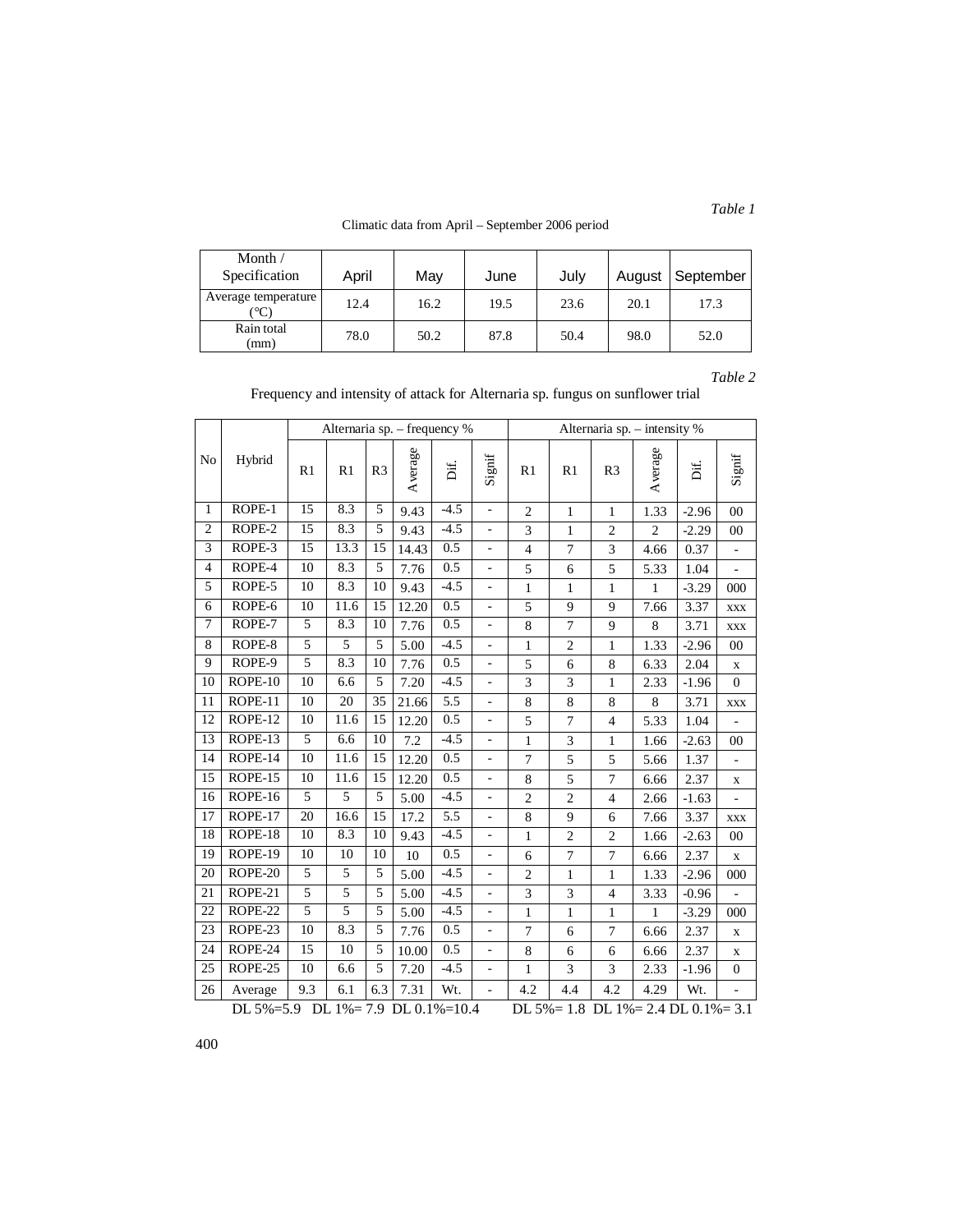The frequency of attack point out average amplitude between 5-21.66 %. Statistic results show that the attack frequency have average values under the significance limit. Anyway, the highest differences reported to experimental average, with a value of 5,5 %, was at hybrid ROPE 11 and the lowest difference, with a value of  $-4.5$  was at hybrids ROPE 1, ROPE 2, ROPE 5, ROPE 8, ROPE 10, ROPE 13, ROPE 16, ROPE 20, ROPE 21, ROPE 22 and ROPE 25. This results point out that in despise of the attack, a large number of the hybrids remain at a lower attack frequency.

In order to have a better image of the hybrids behaviour at Alternaria sp attack, the statistic results for intensity of attack have a higher variation than frequency of attack. And because the intensity of attack give us the idea of the damage done by any pathogen, we can appreciate after this results that the most resistant hybrids at *Alternaria sp.* was ROPE 5 and ROPE 20 and ROPE 22 which registered a very significant negative difference on witness. Also we have to show that the most sensible hybrids at the pathogen was , ROPE 6, ROPE 7, ROPE 11 and ROPE 17 because they registered a very significant difference on witness.

The second pathogen present in the experimental field, *Phoma macdonaldi,* is one of the endemic pathogens of sunflower from this region. The frequency results point out that the attack is not so strong but all the hybrids where infected. Also it can be observed that the differences of the attack frequency averages are much closed for the majority of the hybrids, table 3.

The statistic interpretation point out that the higher difference was at ROPE 6 with a distinct significant difference on the witness. The lowest difference was registered at ROPE 10 with a significant difference on the witness.

Intensity of attack had approximately the same trend as attack frequency. Statistic interpretation point out a maximal lose of crop due *Phoma macdonaldi* attack, was at hybrid ROPE 6, with a very significant difference on the witness. The lowest difference was registered at ROPE 6 with a significant difference on the witness.

#### **CONCLUSIONS**

Experimental results and statistic interpretation point out the following conclusions:

- 1. Fungus *Alternaria sp.* was present in all experimental trials, and the best behaviour on this fungus attack was at hybrids ROPE 5 and ROPE 20 and ROPE 22 which registered a very significant negative difference of attack intensity on witness.
- 2. For the fungus *Phoma macdonaldi* attack, the best behaviour measured in the attack intensity was at hybrid ROPE 6, the same hybrid obtained the lowest difference on witness of the attack frequency.